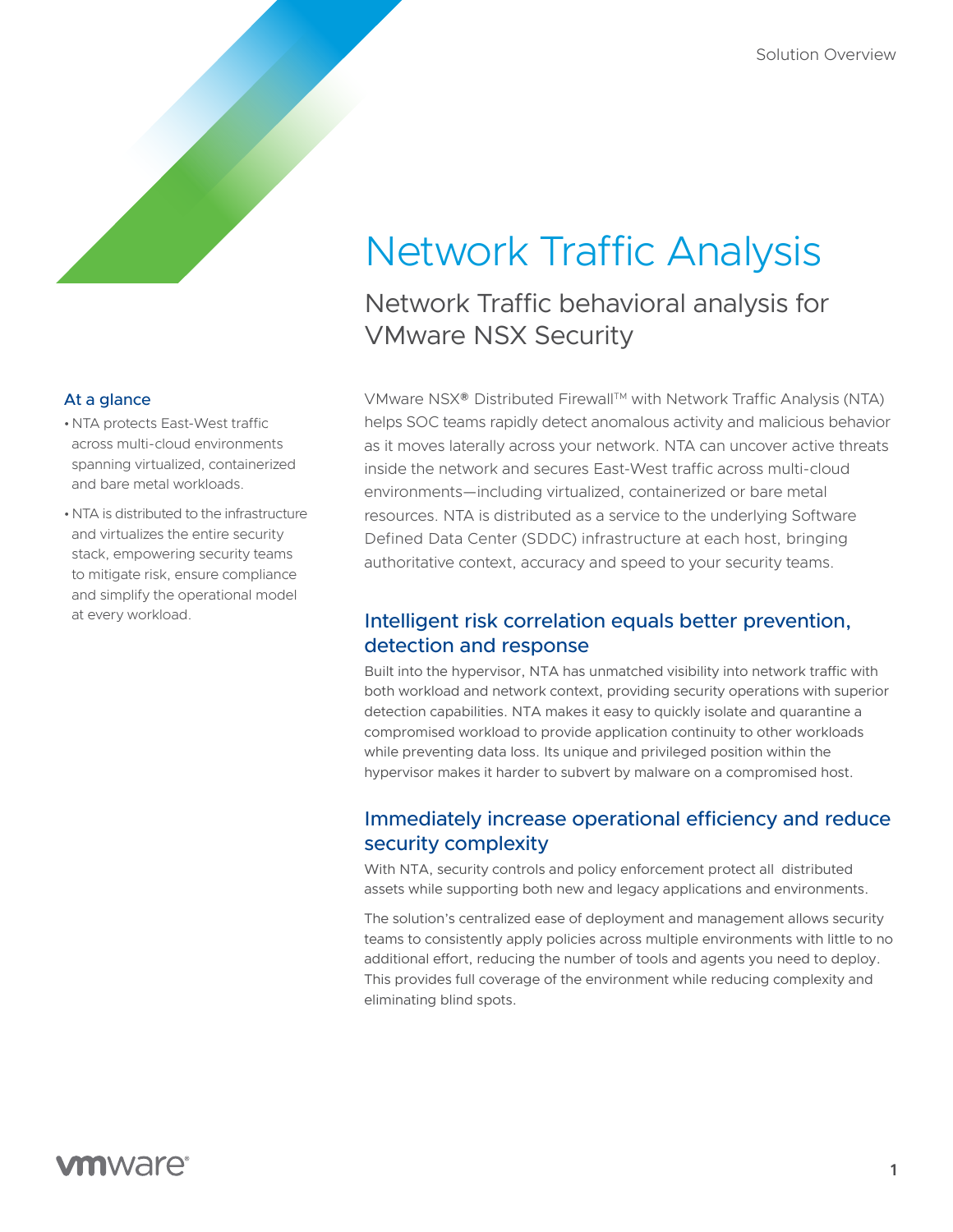Network Traffic Analysis

#### Expand your MITRE ATT&CK coverage

Like many technologies, security has a unique language. MITRE ATT&CK is a globally recognized "language" of adversarial tactics and techniques based on real-world observations. NTA provides NSX Distributed Firewall customers with the ability to expand their MITRE ATT&CK coverage and detect the majority of tactics and techniques including:

- •Persistence
- •Privilege escalation
- •Credential access
- •Discovery
- •Lateral movement
- •Collection
- •Command and control
- •Exfiltration

### Make better security decisions with contextual authority and security intelligence

Far too often, security teams are forced to make snap decisions based on inaccurate, incomplete, or, worse, incorrect data. Not having complete visibility and understanding of the network inhibits their ability to detect and stop attacks. NTA uses the intelligence from security experts inside the VMware Threat Analysis Unit (TAU) as well as multiple forms of artificial intelligence (AI) and machine learning (ML) to produce proactive threat intelligence to identify both known and novel threats.

NTA also allows you to incorporate other sources of threat intelligence you may have purchased using industry standards such as STIX/TAXII and MISP33.

## Key Detection Capabilities

NTA identifies abnormal activity, whether it be by hosts, protocols or inside the network traffic itself. Some of NTA's key detection capabilities include:

#### Traffic Anomalies

- Data exfiltration of critical data outside the network
- DGA activity
- Beaconing
- Network enumeration and reconnaissance
- Detection of unusual JA3 fingerprints
- Encrypted Traffic Analysis (ETA)
- Port scan attempts and unusual port access attempts

#### Host Anomalies

- Lateral movement of attackers from compromised hosts inside the network
- Detection of scans by an attacker looking for other workloads
- Detection of malicious content and artifacts targeting other workloads
- Use of compromised credentials
- Unusual connections between multiple hosts
- Unusual authentication activity

## **vm**ware<sup>®</sup>